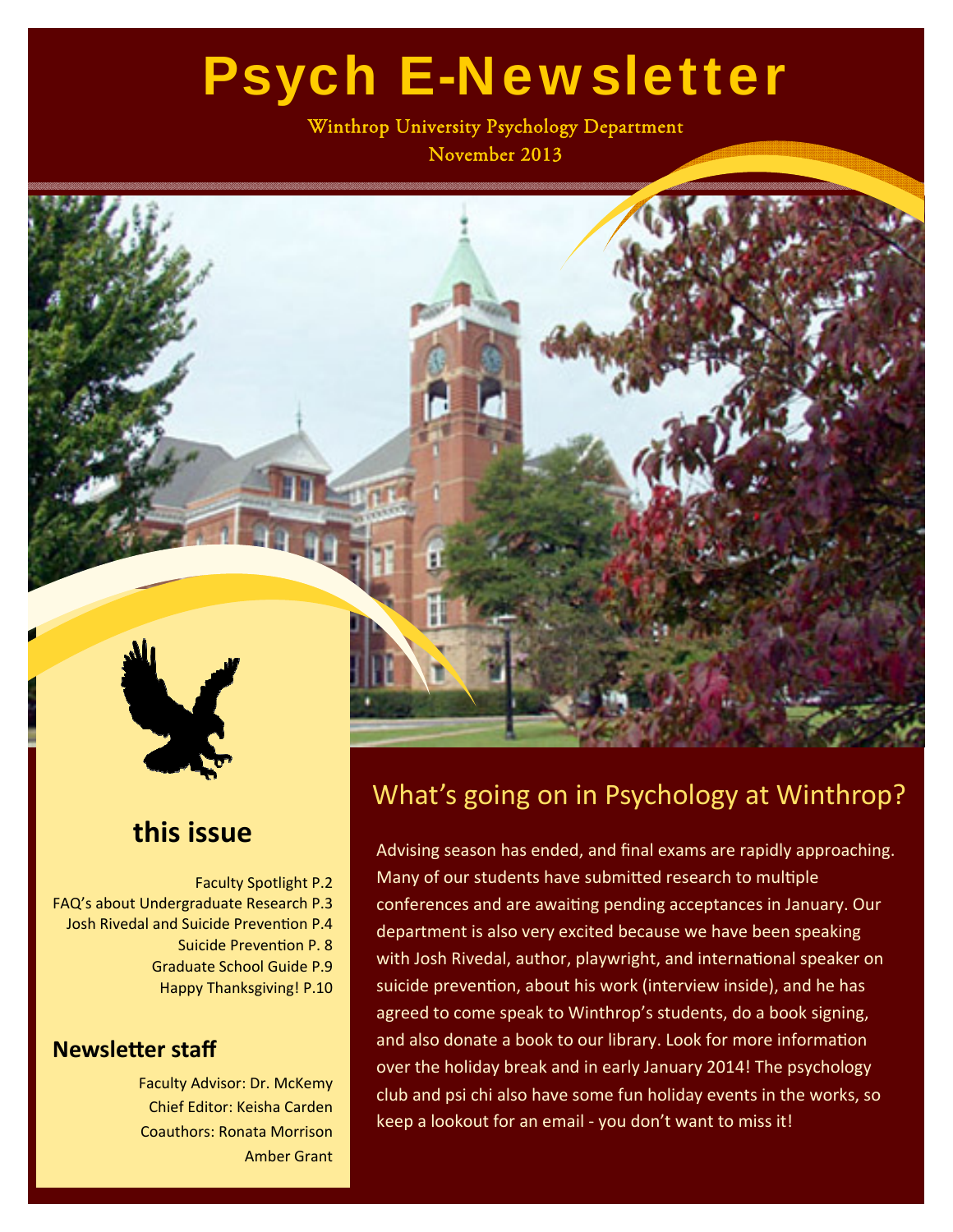### FACULTY SPOTLIGHT

# **Dr. Sarah Reiland**

**BY: Keisha Carden** 

#### **Could you give us a brief description of your research?**

To identify cognitive factors that contribute to the relationship between past stressful life events and current emotional wellbeing in college students. Previous studies conducted by the Principal Investigator at other institutions suggest that although rates of past trauma exposure are



fairly high among college students (45-55%), less than 15% of trauma-exposed individuals endorse clinically significant levels of posttraumatic stress or depression symptoms (Reiland, Lauterbach, Harrington, Palmieri, *in press*; Reiland, 2010).

Specifically, cognitive factors that are examined in this study include attributions (i.e., explanations for why something happened), beliefs about the importance of past experiences in determining one's identity, beliefs about the nature of others and the world in general, and cognitive flexibility.

#### **Tell us briefly about the theoretical framework you used in developing your research?**

Social-Cognitive perspective. Our thoughts, behaviors, and feelings represent in interaction between our personal characteristics and factors of the environment/situation

#### **What are your research plans for the next five years?**

I'm conducting research on the relationship between substance abuse, childhood maltreatment, and perpetration of violence with a colleague at the University of Alabama. I'm also involved in a study that involves developing a Risk Screen to predict future PTSD in returning OEF/OIF veterans with colleagues working at VA Medical Centers in several states.

#### **Tell us how your research has influenced your teaching. In what ways have you been able to bring the insights of your research to your courses at the undergraduate level?**

Students are usually interested in PTSD, so we spend some time talking about it in Abnormal Psychology.

## **Her Research Interests**

Dr. Reiland's research interests focus on risk and resilience following exposure to potentially traumatic events or other significant life stressors. She is interested in collaborating with students on research projects. She currently teaches General Psychology, Abnormal Psychology, and Psychology as a Discipline and Profession. She is also the faculty‐liaison for the Psyc 340 Field Experience.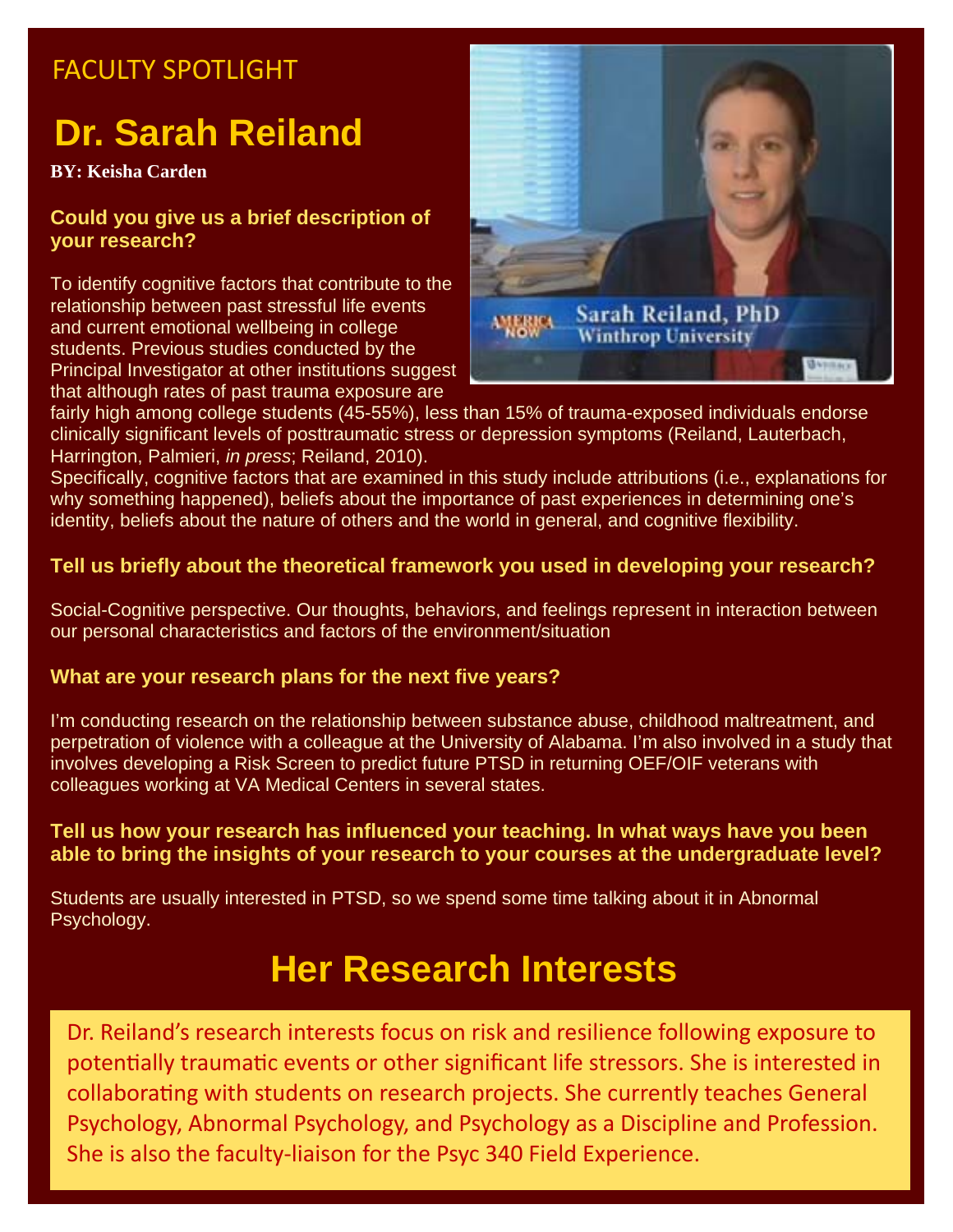### **Frequently Asked Questions About Undergraduate Research**



#### **Q: Why should I do research as an undergraduate?**

A: Undergraduate research (1) teaches you about a field you are interested in, and (2) helps you define your own style. There is no one reason for doing research; hundreds of students would tell you a myriad of answers. Rather, undergraduate research is an enriching process by which you gain skills.

#### **Q: I'm not a scientist or an engineer. Can I still do research?**

#### A: ABSOLUTELY!

One of the greatest myths about research is that it involves supercomputing and lots of test tubes. Professors in the humanities and social sciences

have supported undergraduate research for years. There are also many interdisciplinary projects that transcend departments.

#### **Q: Do I have to wait until I'm an upperclass student to conduct research?**

A: No.

Many freshmen and sophomores decide to explore their options by volunteering in labs and networking. Through this process, they develop the necessary skill set and move on to the positions that really interest them during junior and senior year.

#### **Q: How do I know which faculty are doing research?**

A: Take the initiative to do your homework.

Faculty are involved in dynamic work that changes from day to day. There is, usually, a theme and a particular niche in which a given faculty member will work. This is what you must look for. Start by visiting department websites.

#### **Q: Can I do a project outside of my home department?**

#### A: ABSOLUTELY!

Winthrop has ample opportunities to pursue any and all interests. Taking time to pursue research outside of your major and department is a great chance to explore and become a well-rounded student. Often, you'll learn that the techniques and principles applied in a given field relate to the one you are studying. Interdisciplinary synthesis is a powerful tool that you will develop. It is a skill that will be called forth once you leave Winthrop.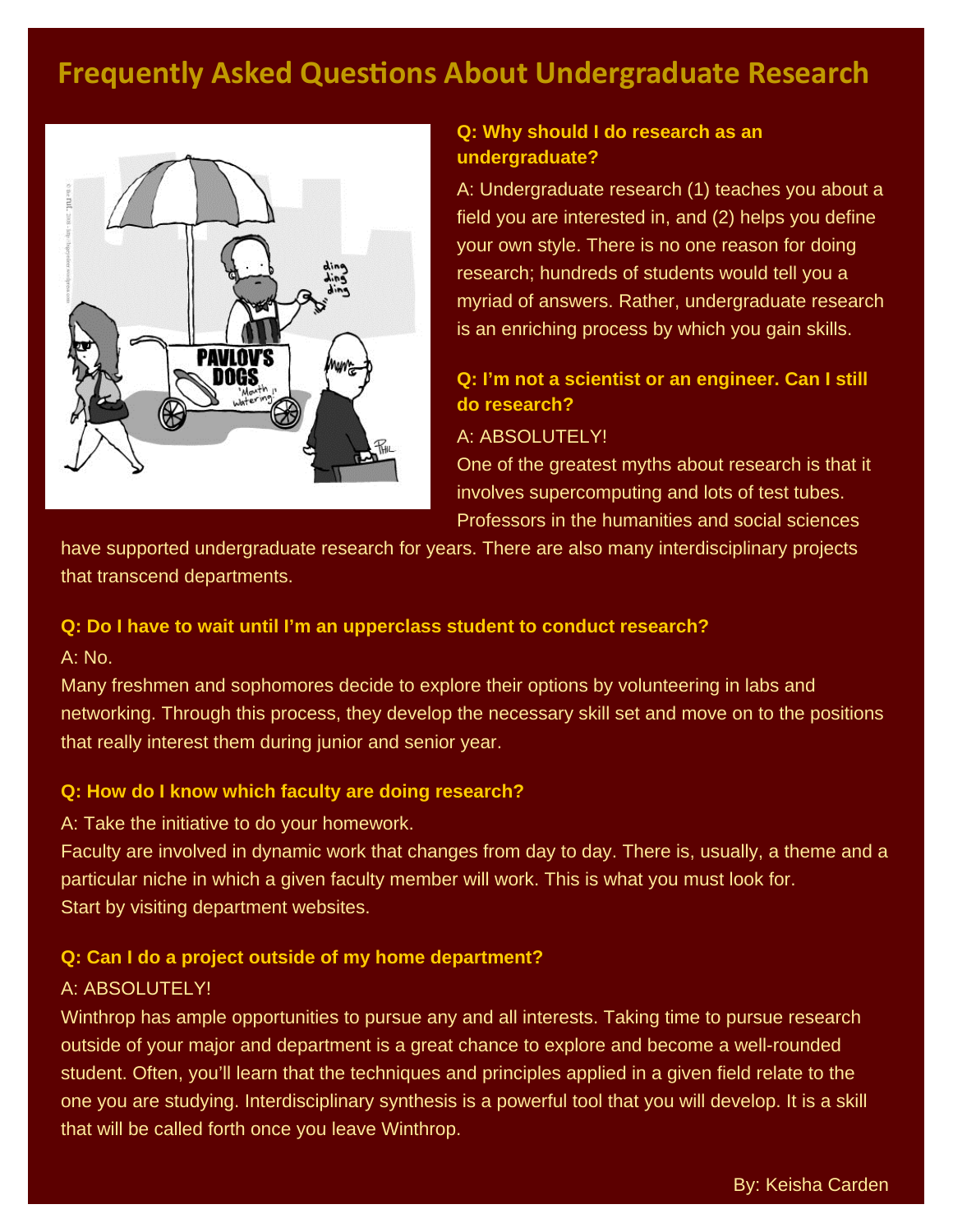# **Josh Rivedal Suicide Prevention**

#### **By: Keisha Carden**

Some of you may remember Josh Rivedal's presentation last year of The Gospel According to Josh. His presentation centers on the prevention of suicide. We contacted him following the suicide of Abby Carroll. If you didn't see his presentation last year, here is some background information on him.

Josh moved from New Jersey to New York City at the age of 21 to tackle the world of fame, fortune, and the Broadway stage...in what he thought would be a stepping stone to Hollywood and a star on the walk of fame.



Eight years later and through a series of remarkable life

events, a bad economy, and mixture of collegiate and self-education; Josh reinvented himself as an international public speaker, author, playwright, theatre producer, educator, business consultant, and entrepreneur.

He currently serves of the board of directors for the New York City chapter of the American

FoundaƟon for Suicide Prevention. Please enjoy the following interview and pick up his book The Gospel According to Josh in stores and on Amazon now.

Josh has agreed to visit our campus next semester to speak again about suicide prevention in light of Abby Carroll.

Get to know him in the following interview!

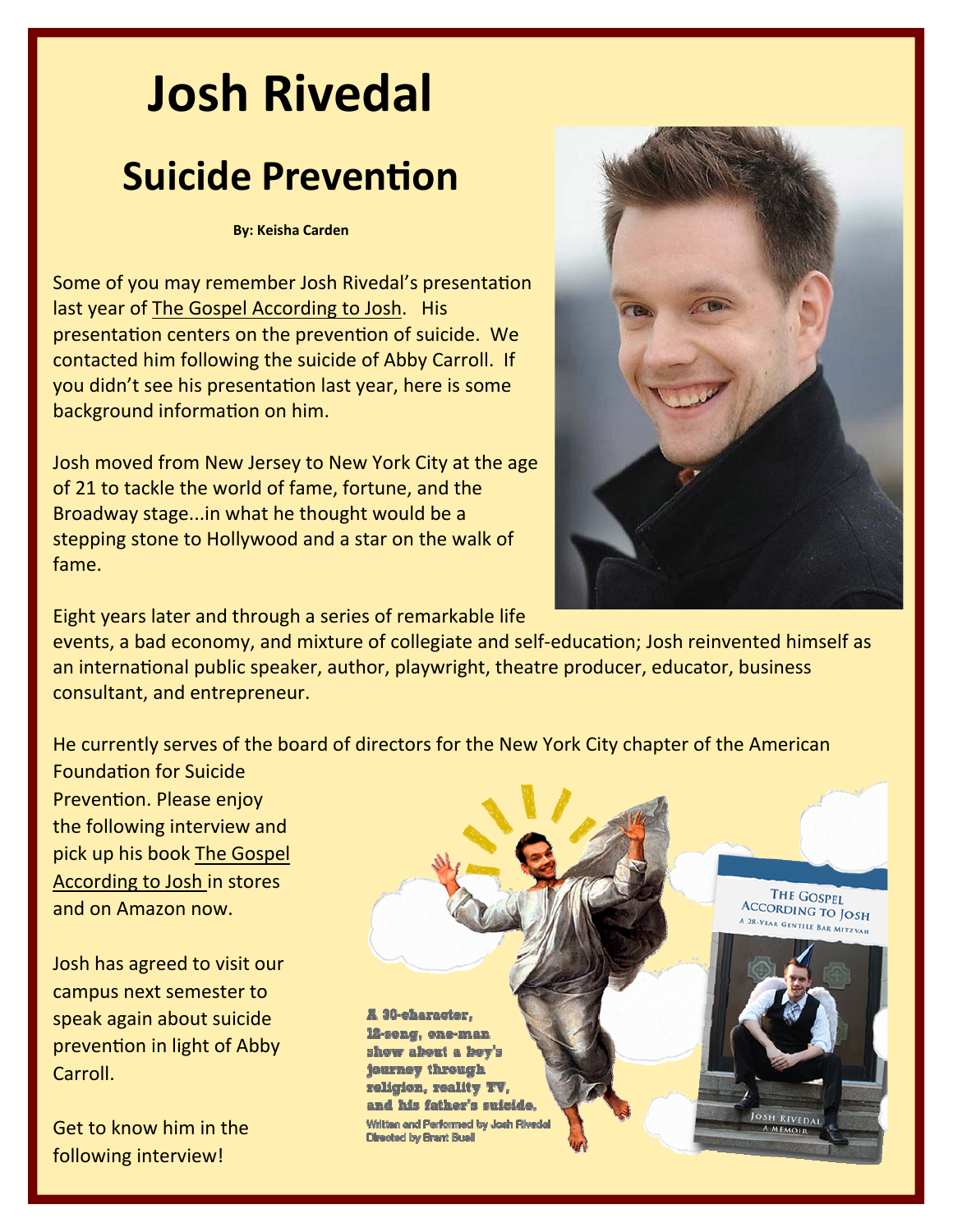#### **Can you tell us a liƩle bit about yourself and your background?**

I'm originally from New Jersey but have been living in New York City for a little more than eight years. I guess I'm the working class kid of a NJ state employee and a schoolteacher. My parents sang in church a lot so naturally I've been singing all of my life. When I came to New York it was originally to be an actor and a singer. I still act and sing professionally but much of my work these days involves producing theater and writing—playwriting, a book, and some ghostwriting as well.

#### **How did you become an internaƟonal speaker on suicide prevenƟon and what moved you to speak on this subject?**

I took a class in public speaking while still in college back in 2011. Learning that skill set plus my acting and improv theater background certainly helped on the speaking end of things. I started speaking on suicide prevention because I lost my father to suicide in 2009 and he lost his father (my grandfather) in 1966. Suicide was never spoken about in my house except in secret. After I lost my father, in 2010, I created a 30 character one‐man play called The Gospel According to Josh about my childhood, my foray into show business, and the relationship I had with my father. It played in New York and got great reviews. After I put that show up, in January 2011, I suffered from a clinical depression that led me to nearly take my own life. But I got help and decided that I wanted to start helping people who didn't think they could ask for help. And so I combined the one-man show The Gospel According to Josh with some education and my public speaking to create a program geared toward suicide prevention and mental health awareness. I have to use my talents to help others.

## **"Remember Abby for the good person she was … She was a person with hopes and dreams."**

#### **Our student body recently suffered a great loss. Abby Carroll commiƩed suicide a couple** of weeks ago and many of our students are still suffering from feelings of sadness, anger, **and guilt. What would be your advice to them?**

Take the time to grieve. Acknowledge it and allow yourself to feel everything you're feeling. It's okay. Remember Abby for the good person she was and not for her final act. She is much more than the suicide. She was a person with hopes and dreams. Also, talk to a counselor or mentor or clergy member someone whom you trust who is a professional who can help you sort through your grief. I've been in a similar position of anger, sadness, and guilt, and talking to a professional about it was one of the best things I could have ever done for myself.

#### **Do** you have any recommendations for how Winthrop might go about implementing **more** suicide awareness and prevention?

Continue to talk about it in a productive way. Bringing in professionals for workshops and training can help ensure that students are aware of helpful resources. Getting RAs and peer educators into this training would be a tremendous help. This is definitely a good place to start.

#### **What were you like in school?**

I think my persona grew from a shy kid to being mildly unconfident to becoming something of a social butterfly. I was always interested in the creative arts. I got decent grades—I probably should have tried harder in math and science.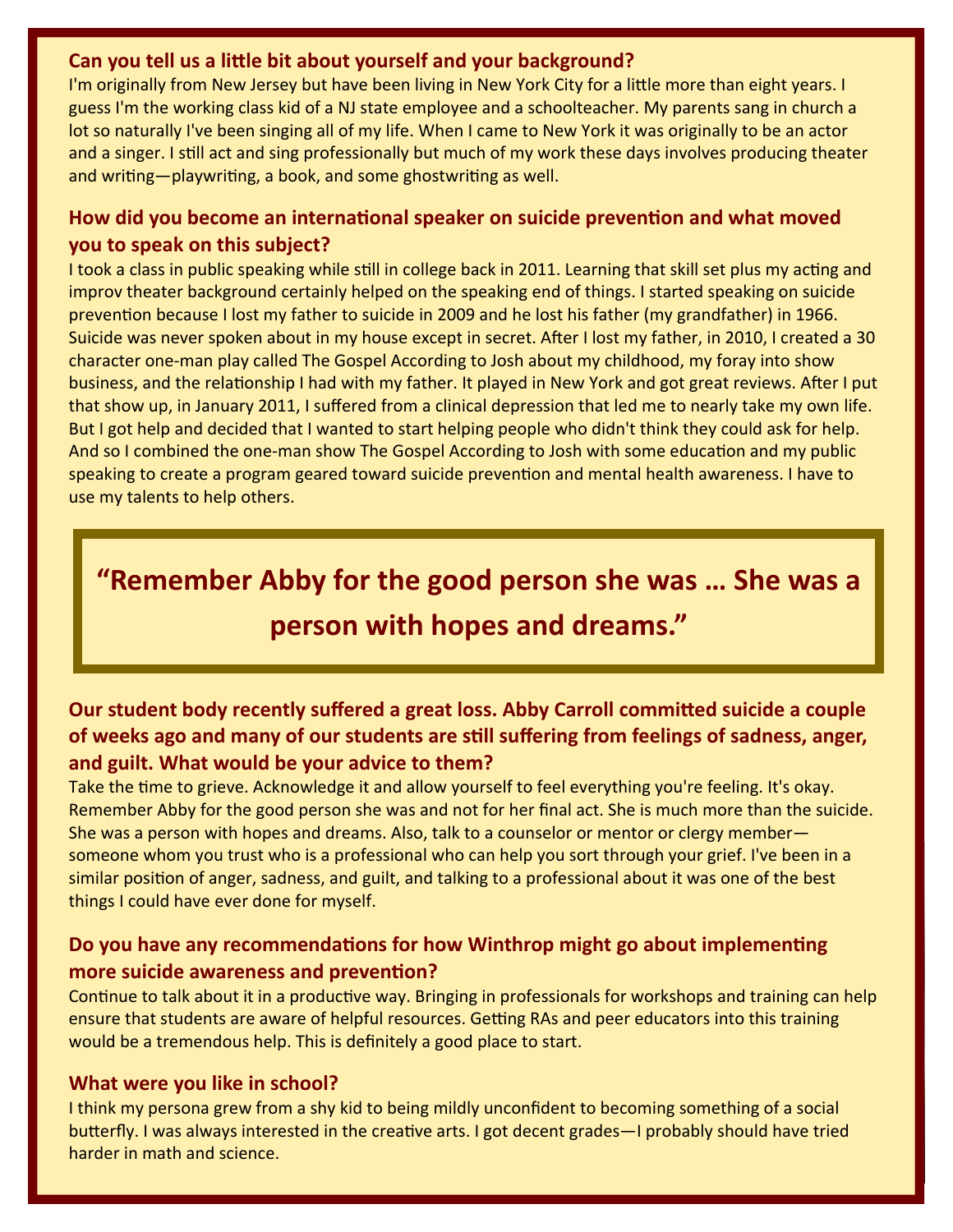#### **What are your ambitions for your writing career?**

I have a TV show that I need to get rolling and on television. I have an outline of a three part children's fantasy novel series that teaches kids resilience and the basics of Spanish. I'll probably get to work on that in 2015. A documentary combined with a full fledged film about how the Chinese were the first to discover America. And I currently have a Spanish language Christmas musical which I wrote, opening in Miami for a six city national tour this Christmas season.

#### **What inspired you to write your book?**

The death of my father. My own near suicide attempt. The betrayal and redemption of my mother and our relationship. The response that play, which the book is based on, had already been getting.

#### **Give us an insight into your main character. What does he/she do that is so special?**

That would be me. I'm the main character. We'll refer to him in the third person for this question. He never gives up. He ends up using the people around him to find help, and hope, and recovery. He learned how to take the lemons that life gives us, and turn them into lemonade, lemon meringue pie, lemon soda,

**"He learned how to take the lemons that life gives us, and turn them into lemonade, lemon meringue pie, lemon soda, and lemon muffins (metaphorically speaking, of course)."**

#### Where do you get inspiration before you sit down to write, or go to speak to an audience?

I just need to be well rested. I have to give myself completely to the process and eliminate distractions like phone, Facebook, and TV.

#### **Do you work to an outline or plot or do you prefer just see where an idea takes you?**

I work off of an idea and then I outline. An outline is a loose map to help guide me in the direction I want to go. Sometimes the map changes a little but that's the creative process.

#### **How do you think you've evolved creaƟvely?**

I can be multidisciplinary and I feel just as creative wearing the hat of a producer as I do playwright, author, or actor.

#### **What was the hardest thing about wriƟng your latest book?**

It was such a personal story and I had to relive some of the demons I faced to be able to write about them

#### **Tell us about the cover and how it came about.**

I wanted to have something that said "Gospel" and something that also had a "party" "Bar Mitzvah" or "celebratory" nature to it. I also wanted it to be amusing despite some of the heavy subject matter because there is a good deal of comedy in the book. So henceforth came the idea of a guy sitting in front of a church wearing a suit, a party hat, and angel wings.

### **Is there any markeƟng technique you used that had an immediate impact on your sales?**

Doing a pre‐launch book sale.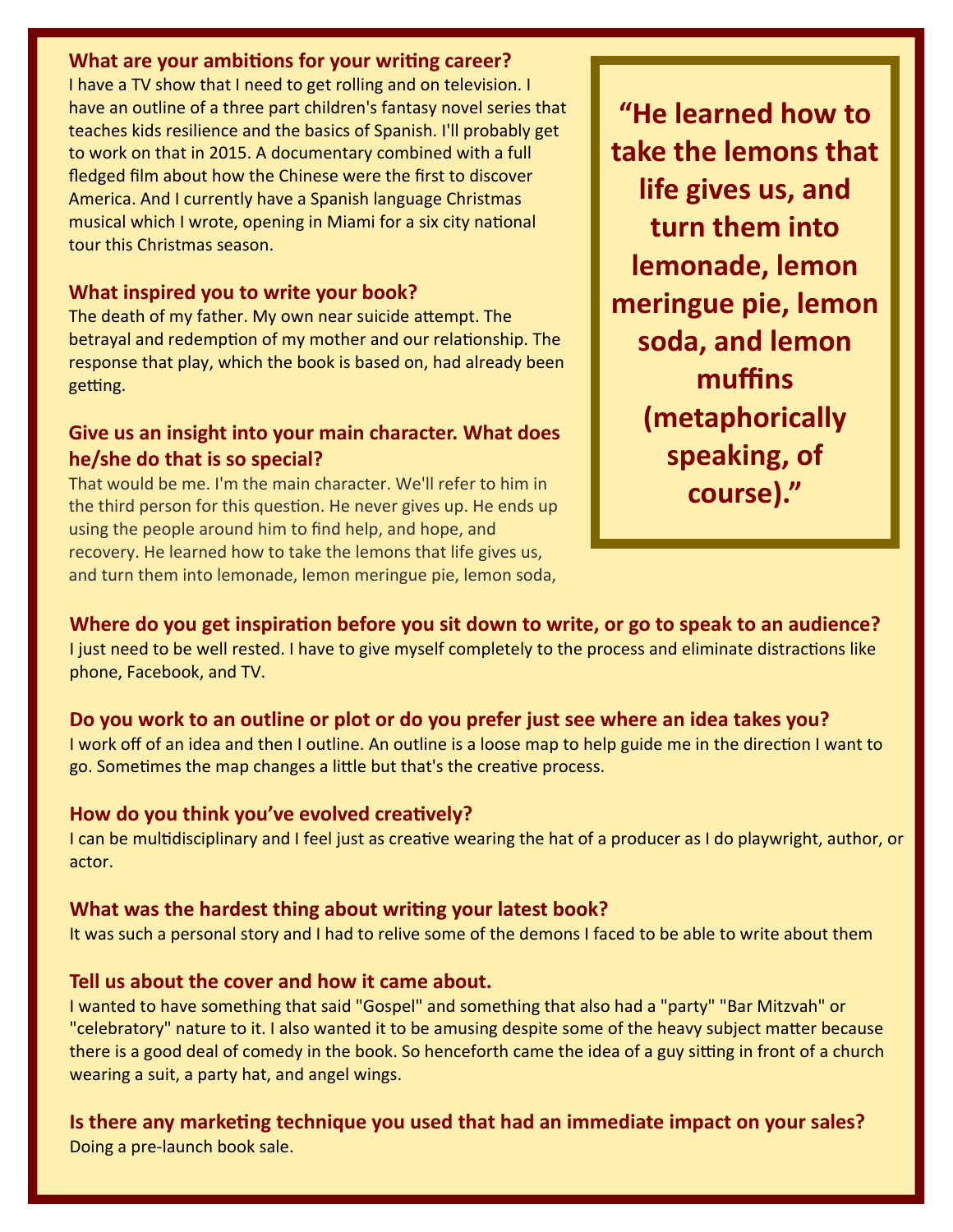#### **Tell us about your launch party and other markeƟng techniques you used.**

I did a "Gentile Bar Mitzvah" launch party which was a play on words on my book's title. It was me and a bunch of friends and a few folks I didn't know and we ate, drank, and partied. I also have offered the book as a fundraiser for a few organizations and that has gone well. Selling at speaking gigs is a good idea. It's all drops in the bucket.

#### **Did you get interviewed by local press/radio for your book launch?**

Yes. I got interviewed by my hometown paper in Jackson NJ. I also recently did a post book launch interview for a newspaper in my current city in Astoria, Queens, NY. I did a little small time national press as well.

#### **Did you make any markeƟng mistakes or is there anything you would avoid in future?**

This is really the process of learning by doing. I was fairly well prepared but there are small things here and there that will sound tedious in this interview that would have made a significant impact.

#### **What is your favorite quotation?**

Be the Change you Want to See in the World.

#### **What advice would you give to your younger self?**

Relax dude. Enjoy it a little bit. Explore a little more. Be nice to yourself.

#### **What advice would you give to aspiring writers?**

Be objective about your work. Be willing to listen (and tune out) criticism. Be relentless in the pursuit of becoming a good writer. Learn how to be a smart business person.

#### **Where do you see publishing going in the future?**

Toward self and print on demand publishing. Niche publishing.

#### **Can you give us any details about your upcoming break into Broadway?**

I'll be producing my one‐man show with a slightly different structure (now based on the book) in May 2014. It will be big and bad and fun. I'll be announcing the theater I'll be in, in late January 2014, and then tickets will go on sale. Exciting!!

**For more informaƟon, visit these sites www.joshuarivedal.com www.thegospelaccordingtojosh.com**

**"Be the change you want to see in the world."**

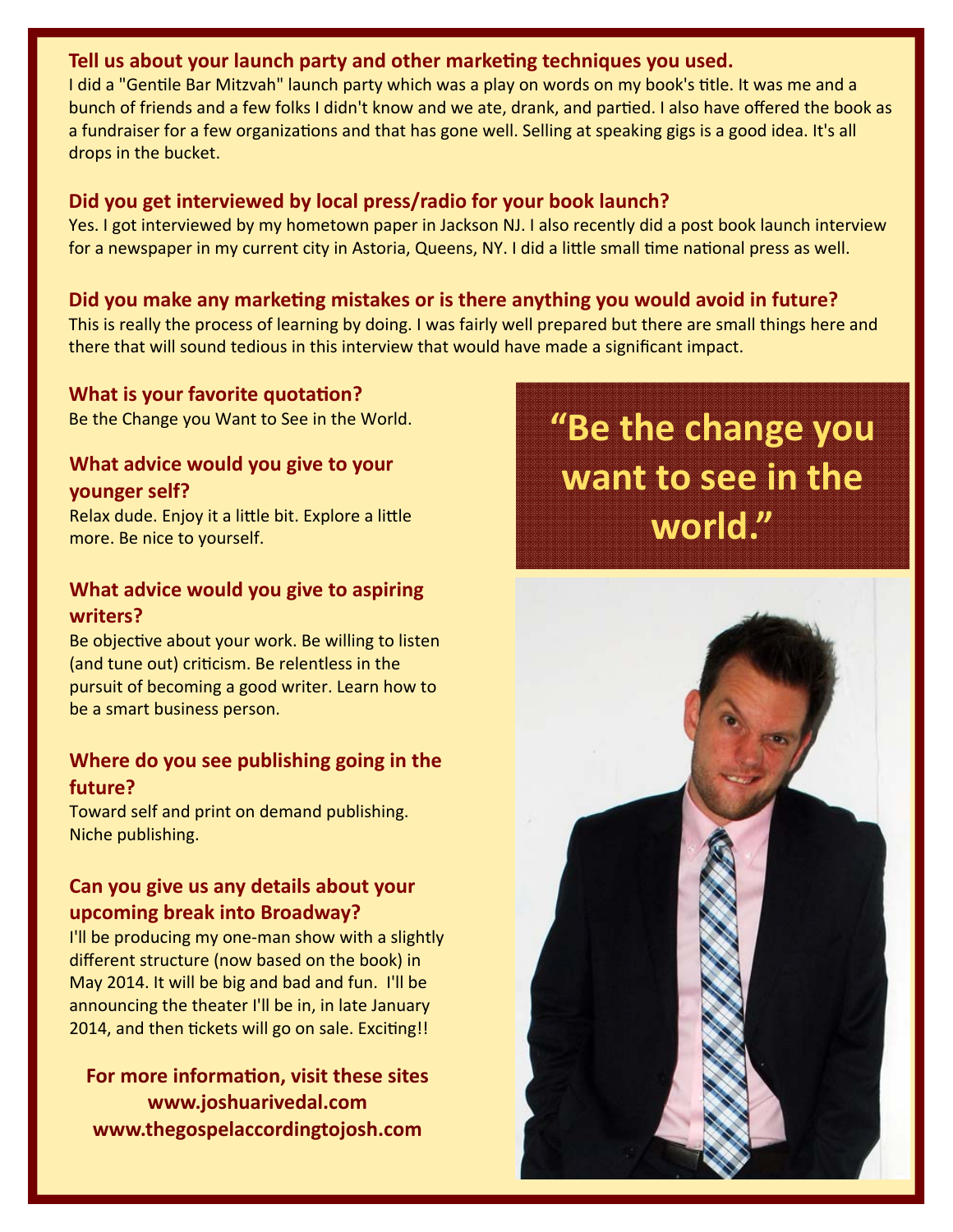### **Raising Awareness for Suicide Prevention**

By: Amber Grant

Suicide is a preventable cause of death, but prevention requires all of us to speak up. We can prevent suicide among students and enhance services for students with depression, substance abuse, and other behavioral health problems that put them at risk of suicide. Winthrop provides students counseling services on campus. You may contact Health and Counseling Services at (803) 323-2206 to speak with a professional counselor.

If you are in crisis, call **1-800-273-TALK** 

#### **National Suicide Prevention Lifeline**

| <b>Talking about suicide</b>     | Any talk about suicide, dying, or self-harm, such as "I wish I hadn't been<br>born," "If I see you again" and "I'd be better off dead."  |  |
|----------------------------------|------------------------------------------------------------------------------------------------------------------------------------------|--|
| No hope for the future           | Feelings of helplessness, hopelessness, and being trapped ("There's no way<br>out"). Belief that things will never get better or change. |  |
| <b>Getting affairs in order</b>  | Making out a will. Giving away prized possessions. Making arrangements<br>for family members.                                            |  |
| <b>Saying goodbye</b>            | Unusual or unexpected visits or calls to family and friends. Saying goodbye<br>to people as if they won't be seen again.                 |  |
| <b>Withdrawing from others</b>   | Withdrawing from friends and family. Increasing social isolation. Desire to<br>be left alone.                                            |  |
| <b>Self-destructive behavior</b> | Increased alcohol or drug use, reckless driving, unsafe sex. Taking unnec-<br>essary risks as if they have a "death wish."               |  |
| <b>Sudden sense of calm</b>      | A sudden sense of calm and happiness after being extremely depressed can<br>mean that the person has made a decision to commit suicide.  |  |

# **Suicide Warning Signs**

## **Common Misconceptions about Suicide**

#### **FALSE: People who talk about suicide won't really do it.**

Almost everyone who commits or attempts suicide has given some clue or warning. Do not ignore suicide threats. Statements like "you'll be sorry when I'm dead," "I can't see any way out," — no matter how casually or jokingly said may indicate serious suicidal feelings.

#### **FALSE: Anyone who tries to kill him/herself must be crazy.**

Most suicidal people are not psychotic or insane. They must be upset, grief-stricken, depressed or despairing, but extreme distress and emotional pain are not necessarily signs of mental illness.

#### **FALSE: If a person is determined to kill him/herself, nothing is going to stop them.**

Even the most severely depressed person has mixed feelings about death, wavering until the very last moment between wanting to live and wanting to die. Most suicidal people do not want death; they want the pain to stop. The impulse to end it all, however overpowering, does not last forever.

#### **FALSE: Talking about suicide may give someone the idea.**

You don't give a suicidal person morbid ideas by talking about suicide. The opposite is true — bringing up the subject of suicide and discussing it openly is one of the most helpful things you can do.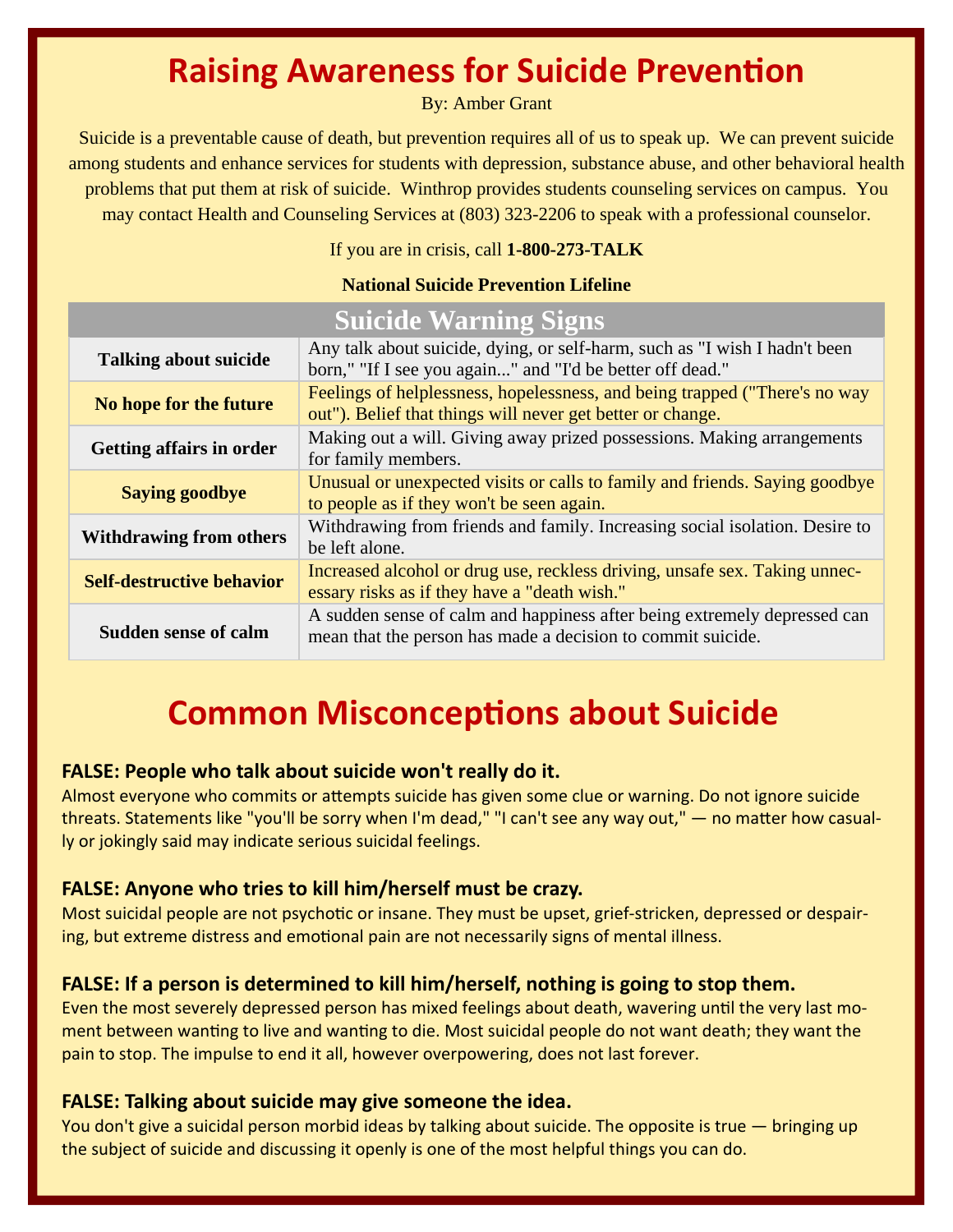# Thinking About

#### By: Ronata Morrison

| <b>Junior</b><br>Year | <b>Throughout the Year</b><br>Begin researching available<br>programs<br>Review grad school guides/<br>directories<br><b>Request promotional materials</b><br>Visit schools' websites<br>Talk to faculty/alumni/current<br>students in the program<br>Start exploring financial aid<br>$\bullet$<br>resources<br>Sign up for required standardized<br>test and take a practice test<br><b>Attend Career Center graduate</b><br>school workshops<br>Identify potential letter writers<br>Order an unofficial transcript                                                                                                                                                                                                                                                         | NOW |
|-----------------------|--------------------------------------------------------------------------------------------------------------------------------------------------------------------------------------------------------------------------------------------------------------------------------------------------------------------------------------------------------------------------------------------------------------------------------------------------------------------------------------------------------------------------------------------------------------------------------------------------------------------------------------------------------------------------------------------------------------------------------------------------------------------------------|-----|
| <b>Senior</b><br>Year | <b>Fall Semester</b><br>Write the first draft of your statement of purpose<br>Request your letters of recommendation from faculty<br>$\bullet$<br><b>Order official transcripts</b><br>Write final draft of statement of purpose<br>Complete and mail your applications<br>Apply for aid available through program<br><b>Spring Semester</b><br>Complete and submit financial aid applications<br>Visit prospective campuses if possible, and talk to faculty/students to<br>help you make your final decision<br>Follow-up with schools to make sure your file is complete<br>After receiving acceptance from the school of your choice, send in the<br>required deposit, and contact other schools and decline acceptances<br>Write thank you notes to people who helped you |     |